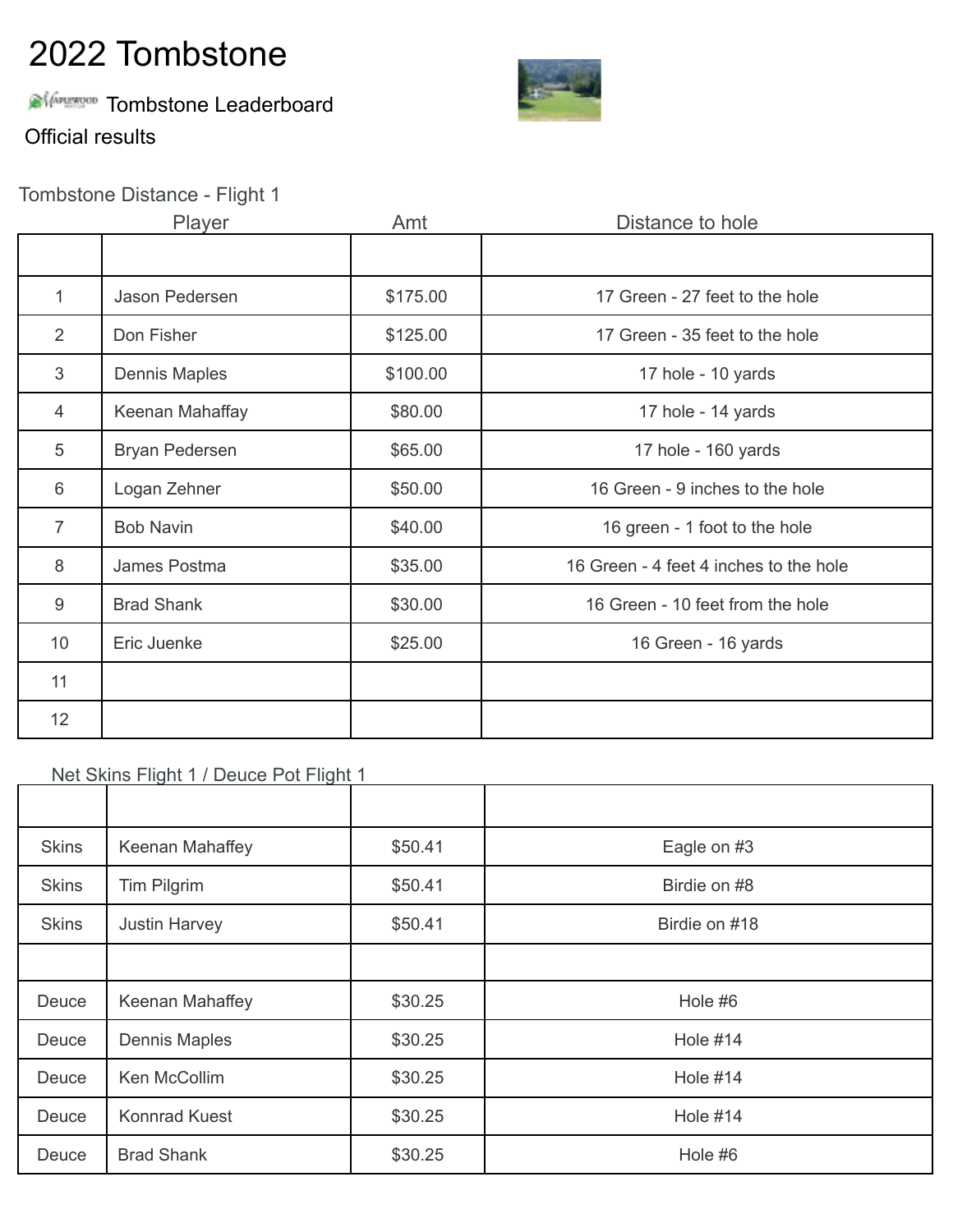## **AMAREROD** Tombstone Leaderboard

### Official Results

## Tombstone Distance - Flight 2

|                 | Player                | Amt      | Distance to the hole                   |
|-----------------|-----------------------|----------|----------------------------------------|
|                 |                       |          |                                        |
| 1               | <b>Jack Hanson</b>    | \$175.00 | 17 Green - 5 feet to the hole          |
| 2               | <b>Andy Richards</b>  | \$125.00 | 17 Green - 12 feet to the hole`        |
| 3               | <b>Mike McDaniels</b> | \$100.00 | 17 hole - 102 yards                    |
| 4 Tie           | <b>Weston Graham</b>  | \$72.50  | 17 Tee box                             |
| 4 Tie           | Mel Brenden           | \$72.50  | 17 Tee box                             |
| 6               | Dan Campi             | \$50.00  | 16 Green - 1 foot to the hole          |
| $\overline{7}$  | <b>Richard Black</b>  | \$40.00  | 16 Green - 6 feet to the hole          |
| 8               | <b>Corey Alberts</b>  | \$35.00  | 16 Green - 6 feet 6 inches to the hole |
| $9\,$           | <b>Jeff Sattler</b>   | \$30.00  | 16 Green - 11 feet to the hole         |
| 10 <sup>°</sup> | Tom Dempsy Sr.        | \$25.00  | 16 Green - 12 feet to the hole         |

#### Net Skins Flight 2 / Deuce Pot Flight 2

| <b>Skins</b> | <b>Richard Black</b> | \$25.20 | Eagle on #3     |
|--------------|----------------------|---------|-----------------|
| <b>Skins</b> | Michael Dixon        | \$25.20 | Eagle #13       |
| <b>Skins</b> | Jack Hanson          | \$25.20 | Birdie #9       |
| <b>Skins</b> | Mike Rider           | \$25.20 | Eagle #12       |
| <b>Skins</b> | Dominick DeBari      | \$25.20 | Eagle #18       |
| <b>Skins</b> | John Marrinaci       | \$25.20 | Eagle #2        |
| Deuce        | Rocky Jones          | \$30.25 | Hole #6         |
| Deuce        | <b>Jim Rivers</b>    | \$30.25 | Hole #6         |
| Deuce        | <b>Steve Tessier</b> | \$30.25 | Hole #6         |
| Deuce        | <b>Jeff Sattler</b>  | \$30.25 | Hole #6         |
| Deuce        | Mike Rider           | \$30.25 | <b>Hole #12</b> |
|              |                      |         |                 |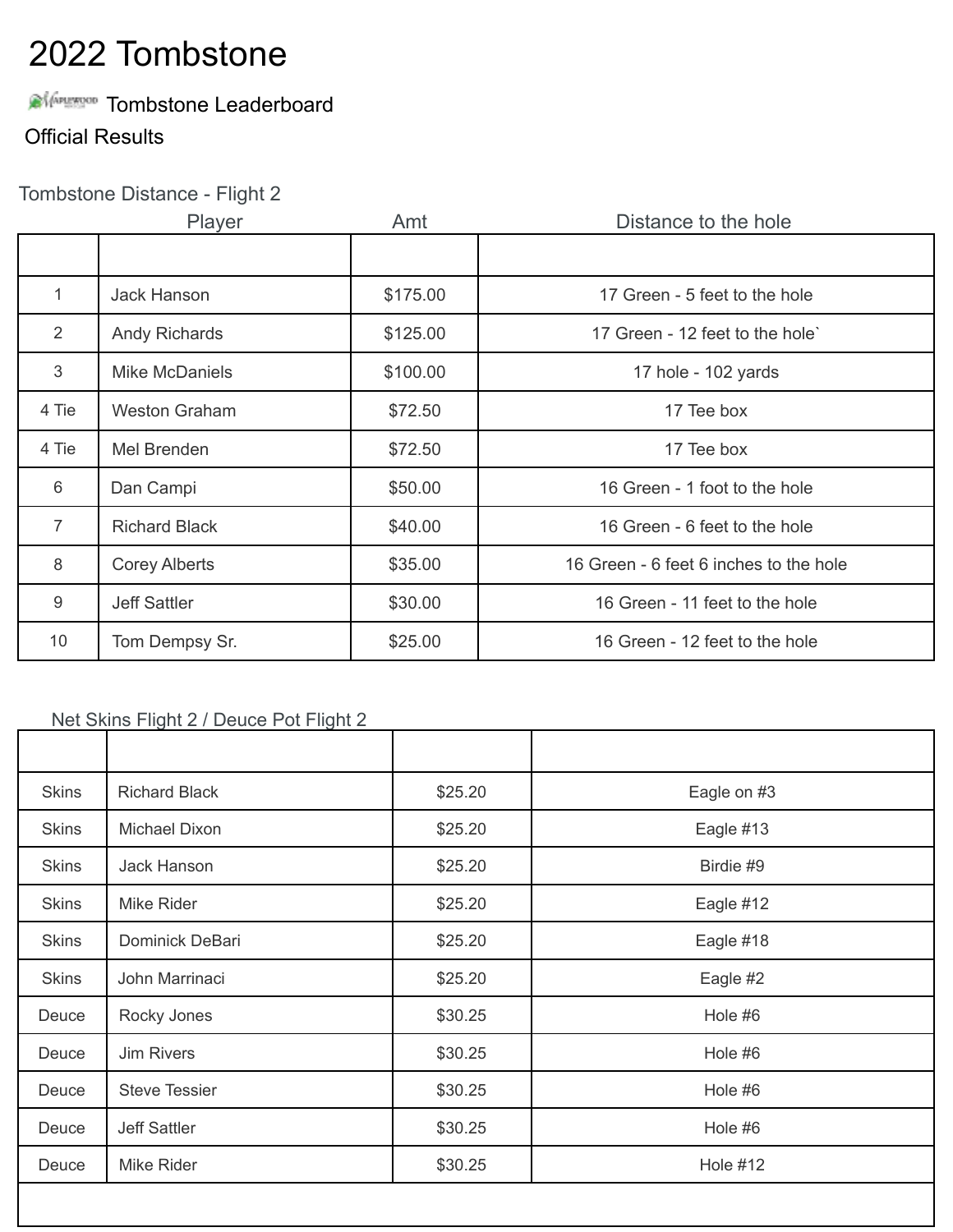## **AMAREROD** Tombstone Leaderboard

### Official Results

## Tombstone Distance - Flight 3

|                 | Player                | Amt      | Distance to the hole            |
|-----------------|-----------------------|----------|---------------------------------|
|                 |                       |          |                                 |
| 1               | Michael Breden        | \$175.00 | 18 hole - 40 yards              |
| 2 Tie           | <b>Tom Settle</b>     | \$132.50 | 18 Tee                          |
| 2 Tie           | Hung Nguyen           | \$132.50 | 18 Tee                          |
| $\overline{4}$  | <b>Ken McGuire</b>    | \$90.00  | 17 Green - 8 inches to the hole |
| 5               | Matt Johnston         | \$75.00  | 17 Hole 20 yards                |
| 6               | <b>Nisvet Talic</b>   | \$50.00  | 17 hole - 22 yards              |
| $\overline{7}$  | <b>Noel Pudwill</b>   | \$40.00  | 17 hole - 183 yards             |
| 8               | <b>Blaiz Grubic</b>   | \$35.00  | 17 Tee                          |
| 9               | Bryan Lynch           | \$30.00  | 16 green - 12 feet to the hole  |
| 10 <sup>°</sup> | <b>Gary Bachmeier</b> | \$25.00  | 16 Green - 28 feet to the hole  |

#### Net Skins Flight 3 / Deuce Pot Flight 3

| <b>Skins</b> | Erik Montgelas         | \$25.20 | Eagle on #13       |
|--------------|------------------------|---------|--------------------|
| <b>Skins</b> | <b>Michael Diemert</b> | \$25.20 | Eagle #6           |
| <b>Skins</b> | Hung Nguyen            | \$25.20 | Eagle #2           |
| <b>Skins</b> | Tom Settle             | \$25.20 | Eagle #18          |
| <b>Skins</b> | <b>Rick Still</b>      | \$25.20 | Birdie #10         |
| <b>Skins</b> | <b>Brian Lynch</b>     | \$25.20 | Eagle #15          |
| Deuce        | Erik Montgelas         | \$30.25 | Hole #6            |
| Deuce        | Hung Nguyen            | \$30.25 | Hole #2            |
| Deuce        | <b>Mark Maples</b>     | \$30.25 | Hole #6            |
| Deuce        | Ken McGuire            | \$60.50 | Hole #6 & Hole #14 |
|              |                        |         |                    |